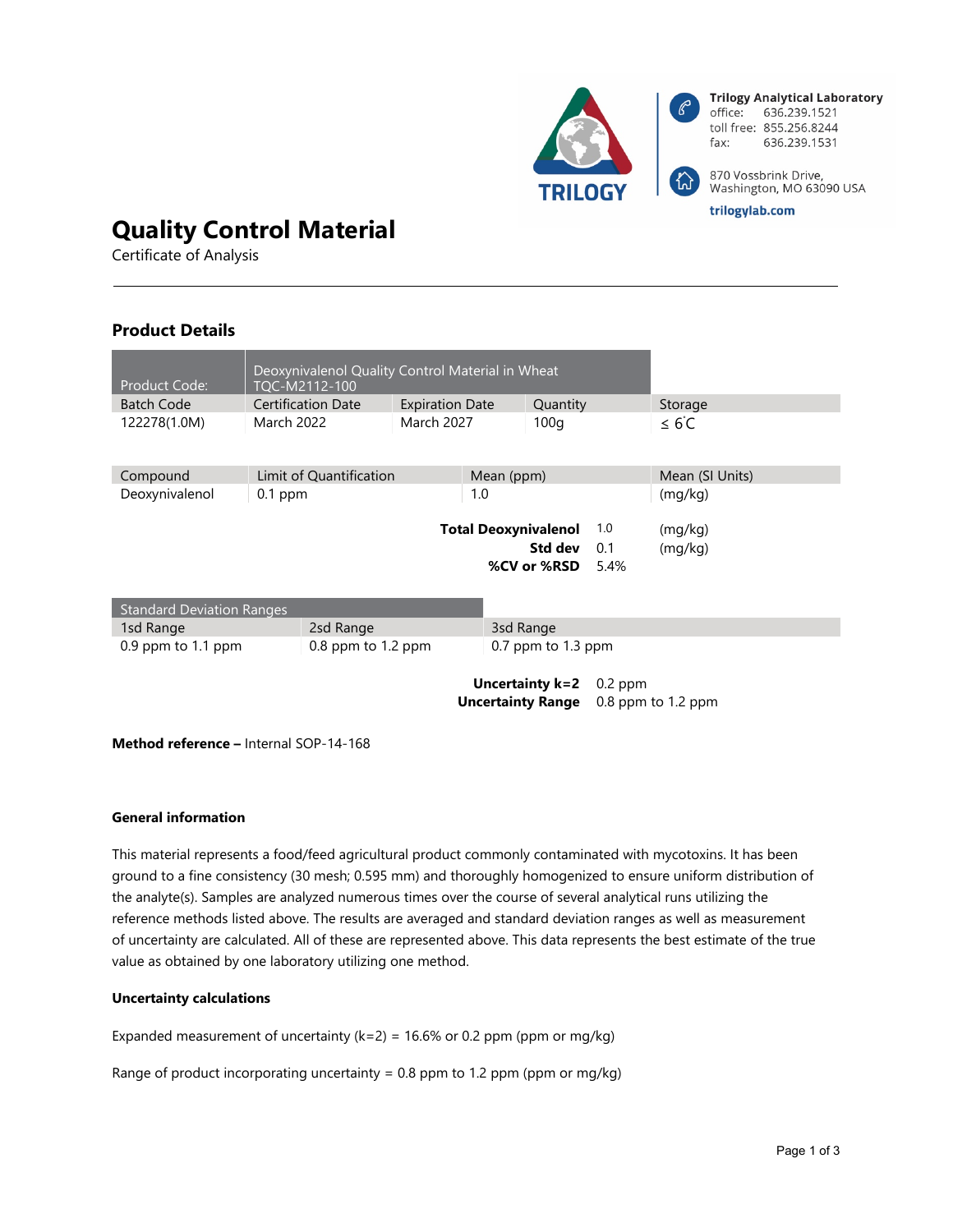## **Method Used for Certification**

To obtain the results above, 30 different extracts were prepared on a minimum of 5 different analyses dates. Multimycotoxin Deoxynivalenol samples were extracted with 84/16 acetonitrile/water for 1.5 hours on an Eberbach shaker. Samples were analyzed by the method references above. This result represents the results you would find from one laboratory performing one specific method repeatedly over the course of several days. The standard deviation ranges noted above represent results you would anticipate with 68% (1 sd range), 95% (2 sd range) and 99% (3 sd range) confidence with the method specifics listed above. Additionally, uncertainty has been calculated and the range is also reported above. These ranges will allow you, the end user to determine which range best suits your individual requirements. Results of this sample may vary with methodology and extraction procedures utilized in your laboratory. These results relate only to the sample material listed above. The value is the best estimate of the true value based on these multiple analyses.

#### **Minimum sample size**

Results shown above represent 5.0 gram extractions. Increasing the sample size extracted may provide results with decreased ranges. Less than 5.0 gram sample extractions are not recommended.

#### **Intended use**

This material is intended for laboratory use only and is not intended for animal or human consumption. Quality Control Materials can be used for laboratory quality control, training tools, method comparisons, method validations, intra laboratory comparisons, inter laboratory comparisons, method bias indicators, verification of laboratory performance, and method troubleshooting by HPLC, GC, GCMS, LCMSMS.

#### **Storage**

Material should be stored at or below 6° C in the original foil zippered pouch. After opening, ensure bag is completely sealed prior to returning to storage. Trilogy Analytical Laboratory is not responsible for changes in the product due to improper storage of material.

# **Instructions for use**

Allow material to come to room temperature before use to prevent moisture condensation in packet. Recommended minimum subsample is 5.0 grams. Samples should be sealed promptly and returned to recommended storage conditions after use. The expiration date of this material represents the most accurate expiration based on current knowledge and applies only to product that has been stored and handled correctly.

#### **Safety precautions**

Good laboratory practices should be observed while handling all Trilogy Quality Control Materials. Follow the recommended precautionary measures (OSHSA 29 CFR 1910.1450) for handling chemicals and powders. Avoid contact with eyes, skin, and clothing. Use adequate general or local exhaust ventilation to keep airborne concentrations below the permissible exposure limits. This product is for laboratory use only and is not intended for animal or human consumption. For specific product Safety Data Sheets, contact Trilogy Analytical Laboratory.

## **Level of homogeneity**

Mycotoxins are known to exhibit extreme inhomogeneity. These samples have been ground to a fine particle size (30 mesh; 0.595 mm), to provide the best sample homogeneity available. A minimum sub-sample of 5.0 grams must be extracted to ensure a sample representative of the larger sample received. If smaller samples are taken, results may fall out of range due to sample variability. Likewise, extraction of larger sample sizes may improve the variability of results.